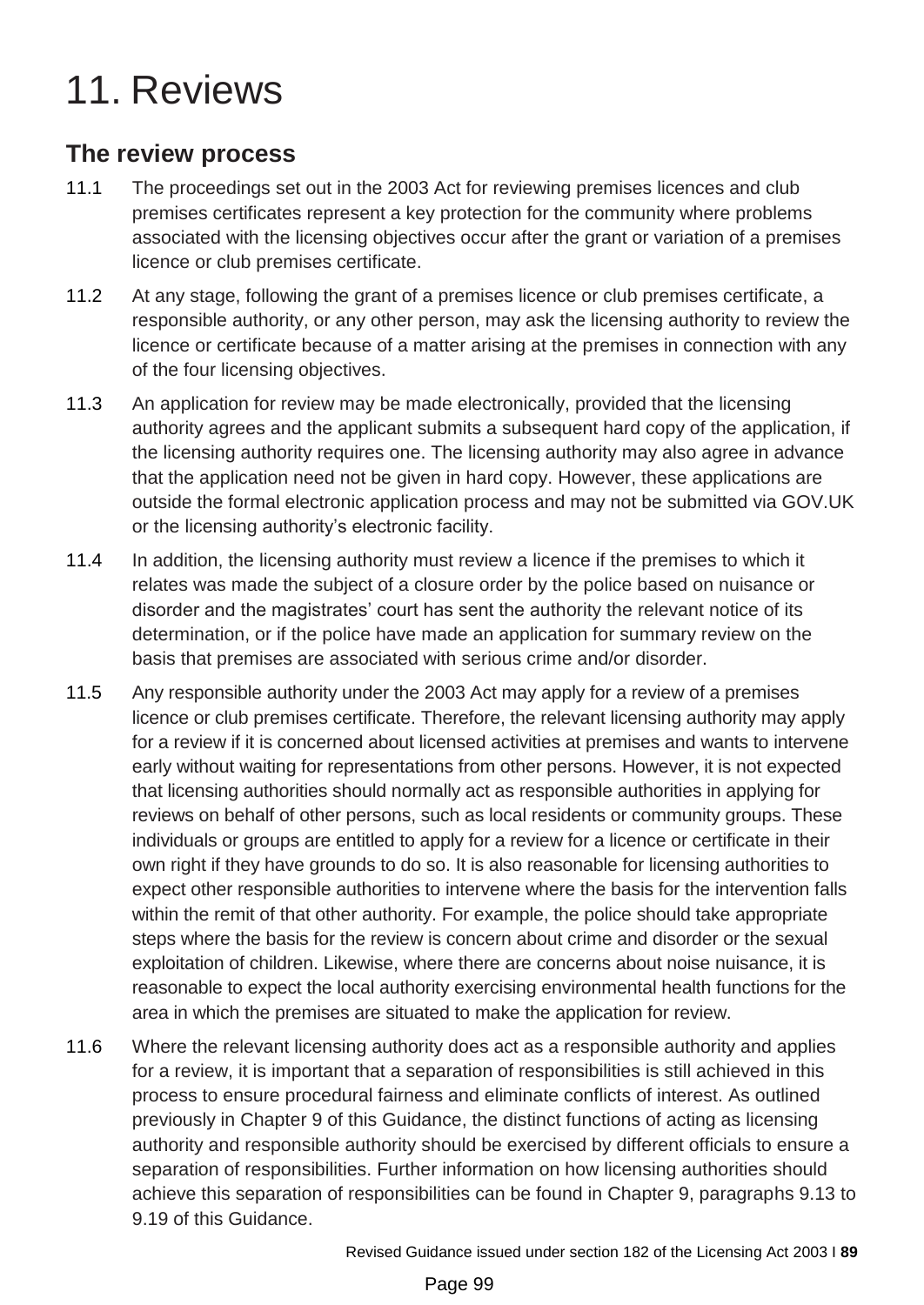- 11.7 In every case, any application for a review must relate to particular premises in respect of which there is a premises licence or club premises certificate and must be relevant to the promotion of one or more of the licensing objectives. Following the grant or variation of a licence or certificate, a complaint regarding a general issue in the local area relating to the licensing objectives, such as a general (crime and disorder) situation in a town centre, should generally not be regarded as a relevant representation unless it can be positively tied or linked by a causal connection to particular premises, which would allow for a proper review of the licence or certificate. For instance, a geographic cluster of complaints, including along transport routes related to an individual public house and its closing time, could give grounds for a review of an existing licence as well as direct incidents of crime and disorder around a particular public house.
- 11.8 Where a licensing authority receives a geographic cluster of complaints, the authority may consider whether these issues are the result of the cumulative impact of licensed premises within the area concerned. In such circumstances, the authority may also consider whether it would be appropriate to include a special policy relating to cumulative impact within its licensing policy statement. Further guidance on cumulative impact policies can be found in Chapter 14 of this Guidance.
- 11.9 Representations must be made in writing and may be amplified at the subsequent hearing or may stand in their own right. Additional representations which do not amount to an amplification of the original representation may not be made at the hearing. Representations may be made electronically, provided the licensing authority agrees and the applicant submits a subsequent hard copy, unless the licensing authority waives this requirement.
- 11.10 Where authorised persons and responsible authorities have concerns about problems identified at premises, it is good practice for them to give licence holders early warning of their concerns and the need for improvement, and where possible they should advise the licence or certificate holder of the steps they need to take to address those concerns. A failure by the holder to respond to such warnings is expected to lead to a decision to apply for a review. Co-operation at a local level in promoting the licensing objectives should be encouraged and reviews should not be used to undermine this cooperation.
- 11.11 If the application for a review has been made by a person other than a responsible authority (for example, a local resident, residents' association, local business or trade association), before taking action the licensing authority must first consider whether the complaint being made is relevant, frivolous, vexatious or repetitious. Further guidance on determining whether a representation is frivolous or vexatious can be found in Chapter 9 of this Guidance (paragraphs 9.4 to 9.10).

#### **Repetitious grounds of review**

- 11.12 A repetitious ground is one that is identical or substantially similar to:
	- a ground for review specified in an earlier application for review made in relation to the same premises licence or certificate which has already been determined; or
	- representations considered by the licensing authority when the premises licence or certificate was granted; or
	- representations which would have been made when the application for the premises
- **90** | Revised Guidance issued under section 182 of the Licensing Act 2003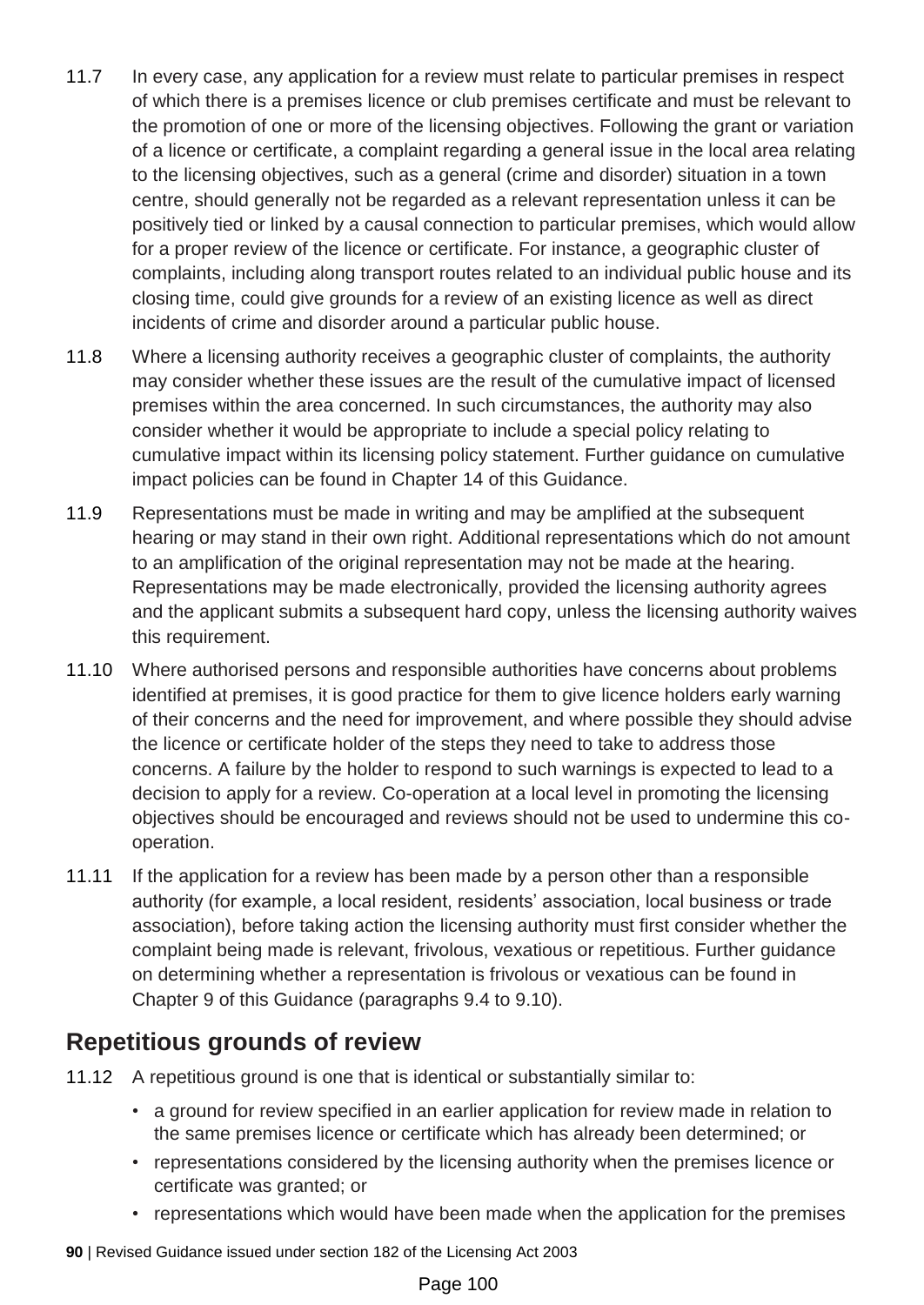licence was first made and which were excluded then by reason of the prior issue of a provisional statement; and, in addition to the above grounds, a reasonable interval has not elapsed since that earlier review or grant.

- 11.13 Licensing authorities are expected to be aware of the need to prevent attempts to review licences merely as a further means of challenging the grant of the licence following the failure of representations to persuade the licensing authority on an earlier occasion. It is for licensing authorities themselves to judge what should be regarded as a reasonable interval in these circumstances. However, it is recommended that more than one review originating from a person other than a responsible authority in relation to a particular premises should not be permitted within a 12 month period on similar grounds save in compelling circumstances or where it arises following a closure order.
- 11.14 The exclusion of a complaint on the grounds that it is repetitious does not apply to responsible authorities which may make more than one application for a review of a licence or certificate within a 12 month period.
- 11.15 When a licensing authority receives an application for a review from a responsible authority or any other person, or in accordance with the closure procedures described in Part 8 of the 2003 Act (for example, closure orders), it must arrange a hearing. The arrangements for the hearing must follow the provisions set out in regulations. These regulations are published on the Government's legislation website [\(www.legislation.gov.](http://www.legislation.gov.uk/)uk). It is particularly important that the premises licence holder is made fully aware of any representations made in respect of the premises, any evidence supporting the representations and that the holder or the holder's legal representative has therefore been able to prepare a response.

# **Powers of a licensing authority on the determination of a review**

- 11.16 The 2003 Act provides a range of powers for the licensing authority which it may exercise on determining a review where it considers them appropriate for the promotion of the licensing objectives.
- 11.17 The licensing authority may decide that the review does not require it to take any further steps appropriate to promoting the licensing objectives. In addition, there is nothing to prevent a licensing authority issuing an informal warning to the licence holder and/or to recommend improvement within a particular period of time. It is expected that licensing authorities will regard such informal warnings as an important mechanism for ensuring that the licensing objectives are effectively promoted and that warnings should be issued in writing to the licence holder.
- 11.18 However, where responsible authorities such as the police or environmental health officers have already issued warnings requiring improvement – either orally or in writing – that have failed as part of their own stepped approach to address concerns, licensing authorities should not merely repeat that approach and should take this into account when considering what further action is appropriate. Similarly, licensing authorities may take into account any civil immigration penalties which a licence holder has been required to pay for employing an illegal worker.
- 11.19 Where the licensing authority considers that action under its statutory powers is appropriate, it may take any of the following steps: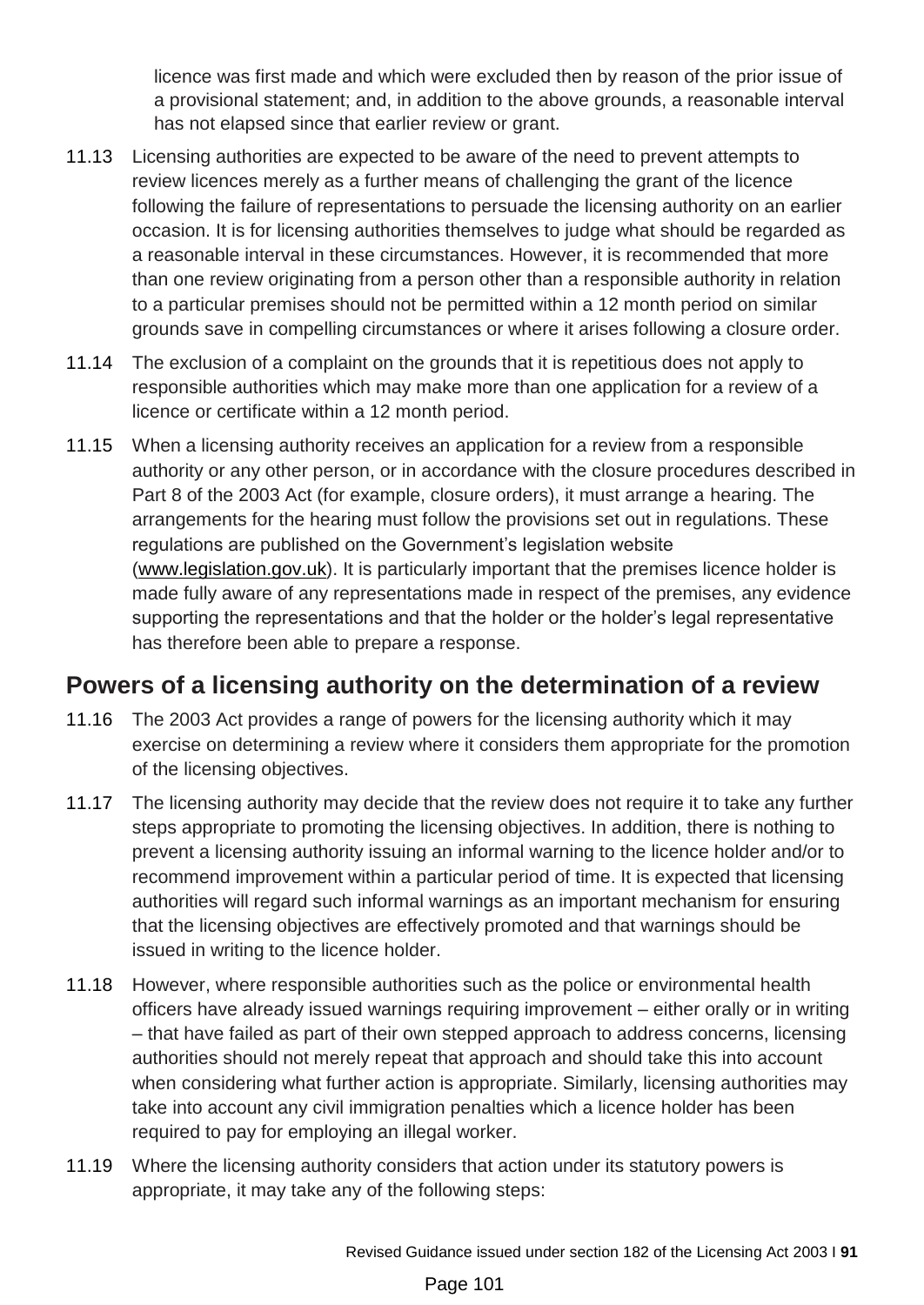- modify the conditions of the premises licence (which includes adding new conditions or any alteration or omission of an existing condition), for example, by reducing the hours of opening or by requiring door supervisors at particular times;
- exclude a licensable activity from the scope of the licence, for example, to exclude the performance of live music or playing of recorded music (where it is not within the incidental live and recorded music exemption) $10$ ;
- remove the designated premises supervisor, for example, because they consider that the problems are the result of poor management;
- suspend the licence for a period not exceeding three months;
- revoke the licence.
- 11.20 In deciding which of these powers to invoke, it is expected that licensing authorities should so far as possible seek to establish the cause or causes of the concerns that the representations identify. The remedial action taken should generally be directed at these causes and should always be no more than an appropriate and proportionate response to address the causes of concern that instigated the review.
- 11.21 For example, licensing authorities should be alive to the possibility that the removal and replacement of the designated premises supervisor may be sufficient to remedy a problem where the cause of the identified problem directly relates to poor management decisions made by that individual.
- 11.22 Equally, it may emerge that poor management is a direct reflection of poor company practice or policy and the mere removal of the designated premises supervisor may be an inadequate response to the problems presented. Indeed, where subsequent review hearings are generated by representations, it should be rare merely to remove a succession of designated premises supervisors as this would be a clear indication of deeper problems that impact upon the licensing objectives.
- 11.23 Licensing authorities should also note that modifications of conditions and exclusions of licensable activities may be imposed either permanently or for a temporary period of up to three months. Temporary changes or suspension of the licence for up to three months could impact on the business holding the licence financially and would only be expected to be pursued as an appropriate means of promoting the licensing objectives or preventing illegal working. So, for instance, a licence could be suspended for a weekend as a means of deterring the holder from allowing the problems that gave rise to the review to happen again. However, it will always be important that any detrimental financial impact that may result from a licensing authority's decision is appropriate and proportionate to the promotion of the licensing objectives and for the prevention of illegal working in licensed premises. But where premises are found to be trading irresponsibly, the licensing authority should not hesitate, where appropriate to do so, to take tough action to tackle the problems at the premises and, where other measures are deemed insufficient, to revoke the licence.

 $10$  See chapter 15 in relation to the licensing of live and recorded music.

**<sup>92</sup>** | Revised Guidance issued under section 182 of the Licensing Act 2003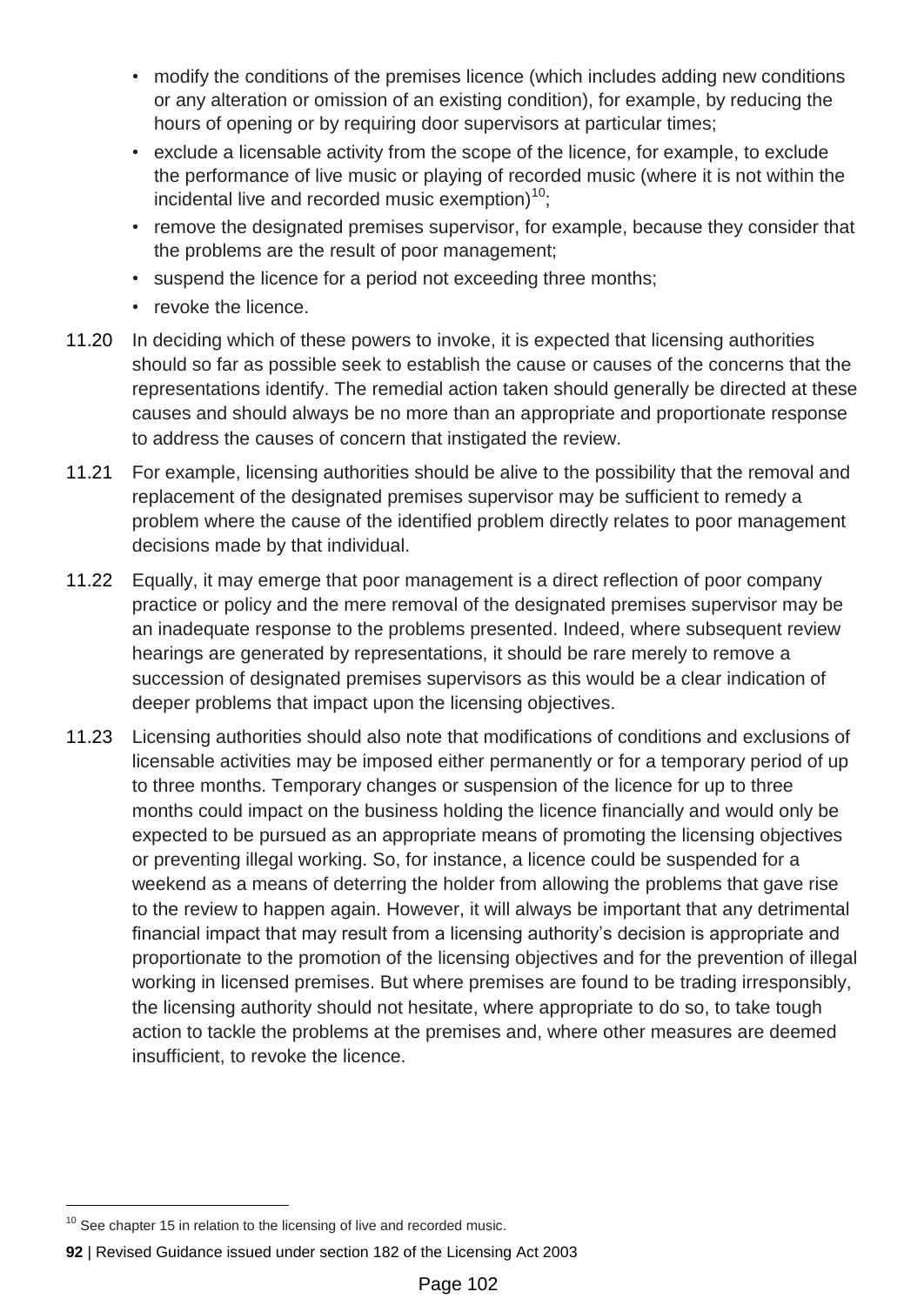# **Reviews arising in connection with crime**

- 11.24 A number of reviews may arise in connection with crime that is not directly connected with licensable activities. For example, reviews may arise because of drugs problems at the premises, money laundering by criminal gangs, the sale of contraband or stolen goods, the sale of firearms, or the sexual exploitation of children. Licensing authorities do not have the power to judge the criminality or otherwise of any issue. This is a matter for the courts. The licensing authority's role when determining such a review is not therefore to establish the guilt or innocence of any individual but to ensure the promotion of the crime prevention objective.
- 11.25 Reviews are part of the regulatory process introduced by the 2003 Act and they are not part of criminal law and procedure. There is, therefore, no reason why representations giving rise to a review of a premises licence need be delayed pending the outcome of any criminal proceedings. Some reviews will arise after the conviction in the criminal courts of certain individuals, but not all. In any case, it is for the licensing authority to determine whether the problems associated with the alleged crimes are taking place on the premises and affecting the promotion of the licensing objectives. Where a review follows a conviction, it would also not be for the licensing authority to attempt to go beyond any finding by the courts, which should be treated as a matter of undisputed evidence before them.
- 11.26 Where the licensing authority is conducting a review on the grounds that the premises have been used for criminal purposes, its role is solely to determine what steps should be taken in connection with the premises licence, for the promotion of the crime prevention objective. It is important to recognise that certain criminal activity or associated problems may be taking place or have taken place despite the best efforts of the licence holder and the staff working at the premises and despite full compliance with the conditions attached to the licence. In such circumstances, the licensing authority is still empowered to take any appropriate steps to remedy the problems. The licensing authority's duty is to take steps with a view to the promotion of the licensing objectives and the prevention of illegal working in the interests of the wider community and not those of the individual licence holder.
- 11.27 There is certain criminal activity that may arise in connection with licensed premises which should be treated particularly seriously. These are the use of the licensed premises:
	- for the sale and distribution of drugs controlled under the Misuse of Drugs Act 1971 and the laundering of the proceeds of drugs crime;
	- for the sale and distribution of illegal firearms;
	- for the evasion of copyright in respect of pirated or unlicensed films and music, which does considerable damage to the industries affected;
	- for the illegal purchase and consumption of alcohol by minors which impacts on the health, educational attainment, employment prospects and propensity for crime of young people;
	- for prostitution or the sale of unlawful pornography;
	- by organised groups of paedophiles to groom children;
	- as the base for the organisation of criminal activity, particularly by gangs;